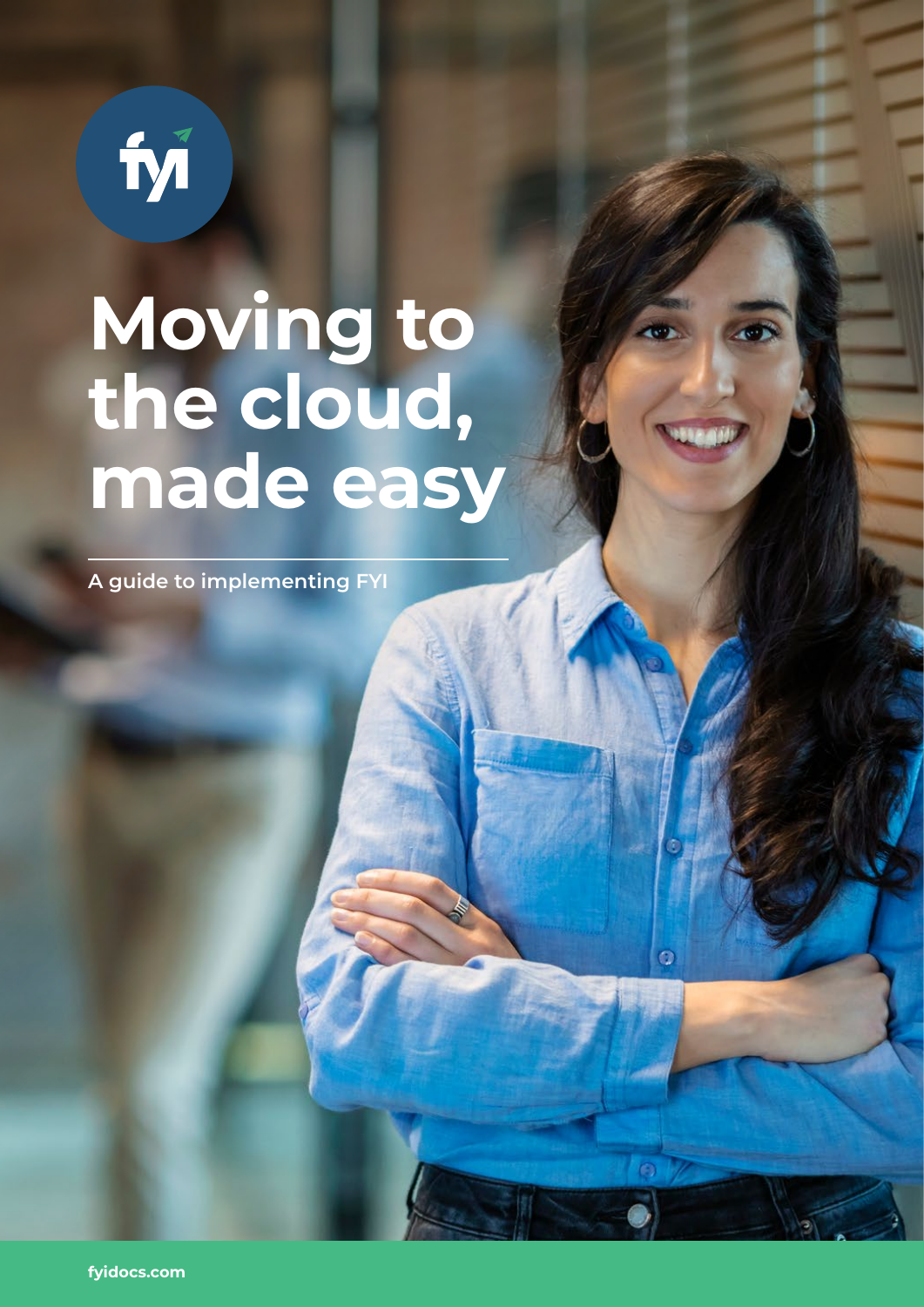# **Contents**

| Introduction                          | 3               |
|---------------------------------------|-----------------|
| It all starts with a good plan        | 4               |
| The onboarding process                | 5               |
| Creating your project team            | 6               |
| Migrating your documents              | 7               |
| Configuring FYI to suit your practice | 9               |
| Training your team                    | 10              |
| Help when you need it                 | 12 <sup>°</sup> |
| Your questions answered               | 13.             |

**"** We have been using FYI for a week, and the **time saved** already outweighs the initial costs. The transition from MYOB AE to FYI was seamless, and the FYI team walked us through every step. **"**

REBECCA REABURN – TOOHEY REID

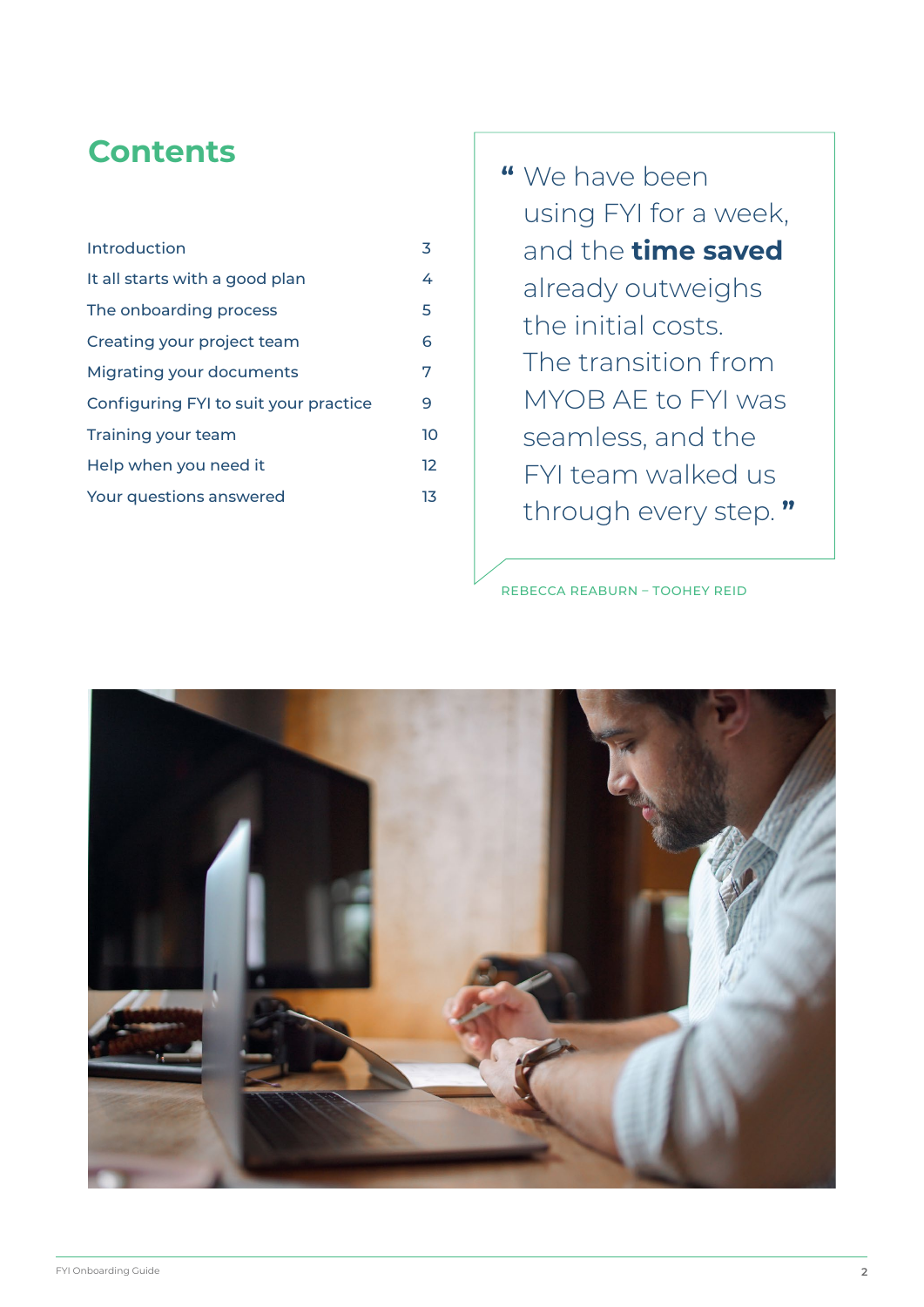# **Introduction**

# **Moving to the cloud, made easy**

Changing your document management system may seem like a difficult undertaking – but it doesn't have to be.

Our simple assisted onboarding process makes it easy to transition to FYI. And we will work with you to ensure your practice doesn't miss a beat.

This handy guide covers everything you need to know to get the power of FYI working for you.

It explains our recommended approach and the four key phases in our process: Planning, Migration, Configuration and Training.

Our experienced onboarding team will help you migrate your data, configure FYI and train your people. With assistance provided at every turn, the process is easy.

**We've automated the steps to get you live as soon as possible, with proven results.**



- 
- **Hit the ground running**
- **Fast pay-back**

Over **700 leading accounting firms** have transitioned to FYI, with more onboarding every day.

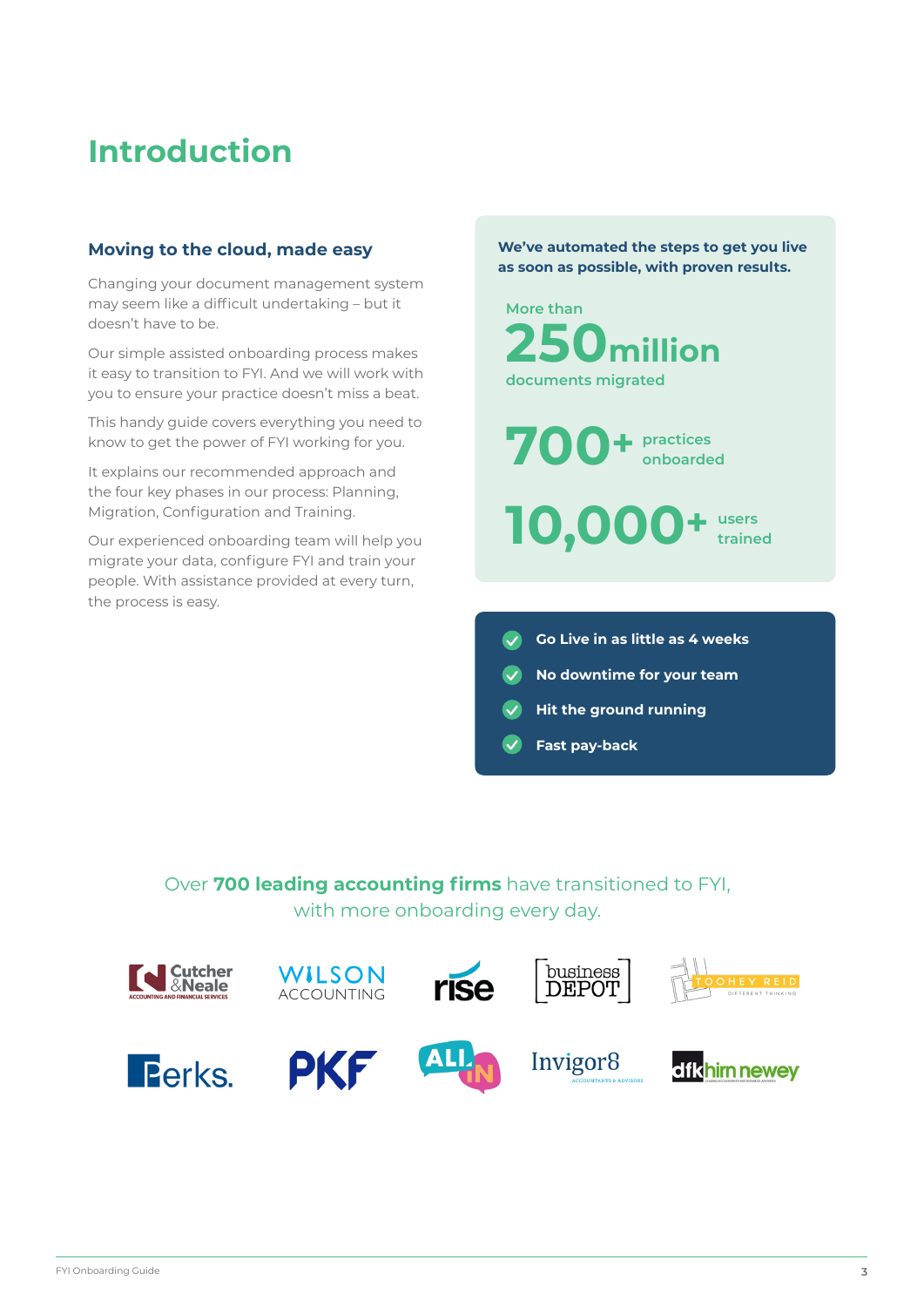# **It all starts with a good plan**

# **Doing your ground-work**

What's the best way to find out if FYI is right for you?

We recommend joining us for a **live demo** first. You're welcome to invite your team and attend more than once. We will be happy to answer any questions.

If you like what you see, jump in and start a **30-day free trial** next. It is the best way to get a 'hands-on' experience of FYI in action. You can sync with your practice management software or get started using sample data.

# **Developing an onboarding plan**

When you're ready for the next step, we can develop a bespoke onboarding plan to suit your unique requirements.

A **Discovery Meeting** is the best place to start. It allows us to learn about your practice, explain the onboarding process in more detail and answer any questions you might have about transitioning to FYI.

# **Discovery Meeting Agenda:**

- How many potential FYI users in your practice?
- Are you already using Microsoft 365?
- What Practice Management Software are you using?
- Where are your documents currently stored?
- How many documents do you want to migrate to FYI?
- Can you estimate how much data (in gigabytes)?
- Would you like to migrate both client and nonclient files?
- Are you open to modifying your existing filing structure to adhere to FYI best practice?

Once we've determined how much assistance you require, we will provide an **onboarding proposal** for your approval.

### **Try for free – no obligation**

- Access all features on the Pro plan for 30 days
- Invite your team to explore the platform
- Access our in-app eLearning courses
- Get guidance from our practice specialists

**Our Onboarding Services can be scaled to match the size of your firm and the complexity of your data migration and project management needs.**

### **Options include:**

### **QuickStart Onboarding**

For practices that don't require any assistance with the migration of their documents.

### **Assisted Onboarding**

Transition to FYI with guidance from an FYI Onboarding Specialist. Includes data migration, set-up, and training for both admins and users.

### **Concierge Onboarding**

For larger practices needing complex data migration and more hands-on assistance with project management.

**Talk to us about scheduling a discovery meeting with the FYI team.**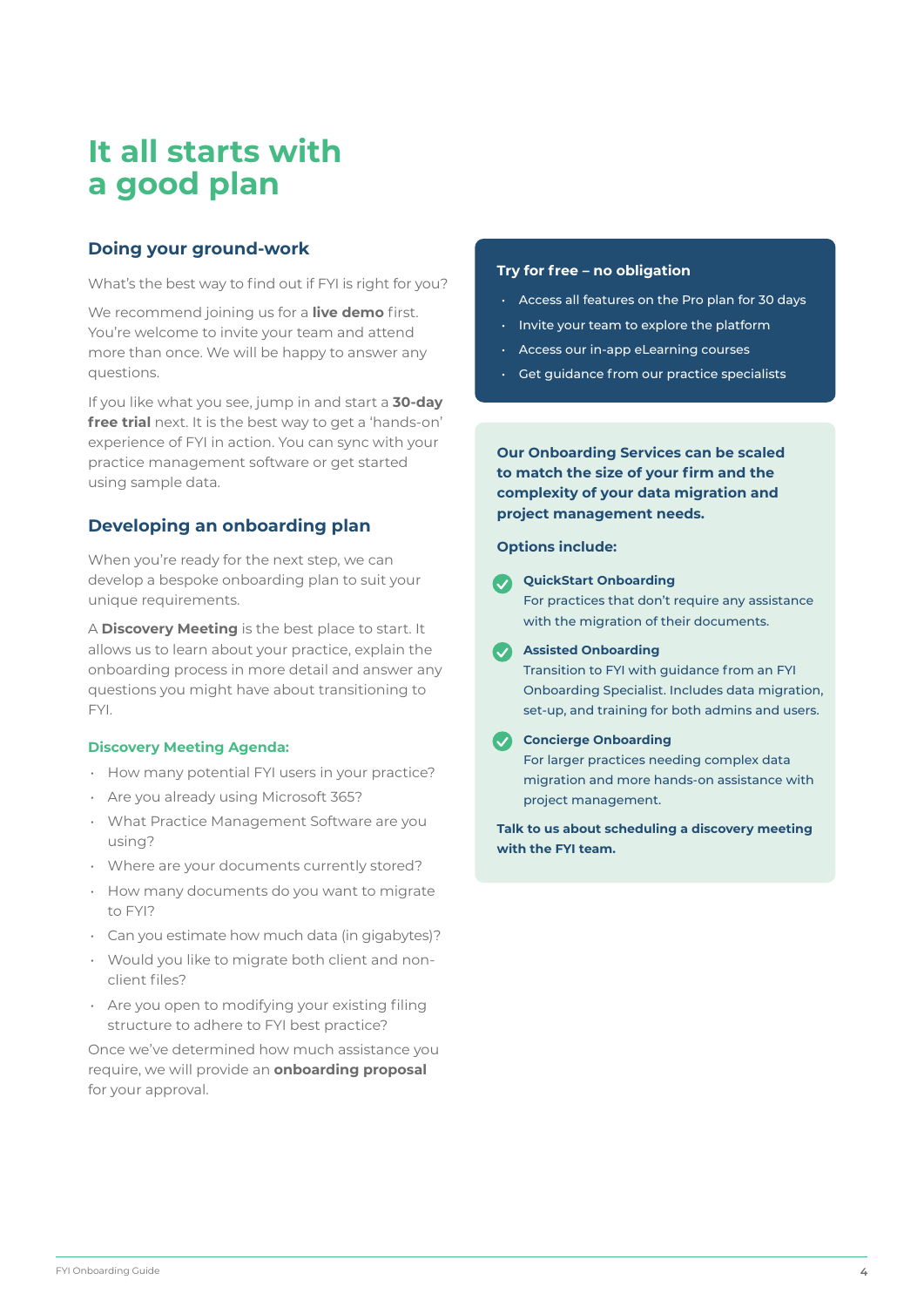# **The onboarding process**

# **Or, how FYI likes to make your life easy!**

As soon your onboarding proposal is approved, our Onboarding team will reach out to arrange a Kick-Off Meeting. Our standard process follows 6-steps, each customised to suit your practice.

We'll always do our best to onboard you as quickly as possible. Please allow at least 4 weeks for onboarding, depending on availability and your practice's specific requirements.



### **Figure 1: Outline of the standard onboarding process**

| eLearning courses for new users and admins will prepare you for Go Live |  |
|-------------------------------------------------------------------------|--|
|-------------------------------------------------------------------------|--|

Before you Begin (15 mins) Learning the Essentials (30 mins) Building your Foundations (60 mins)

Getting Started as an FYI Admin (60 mins) Managing Templates and Stationery (30 mins) **Refer to page 11 for more detail**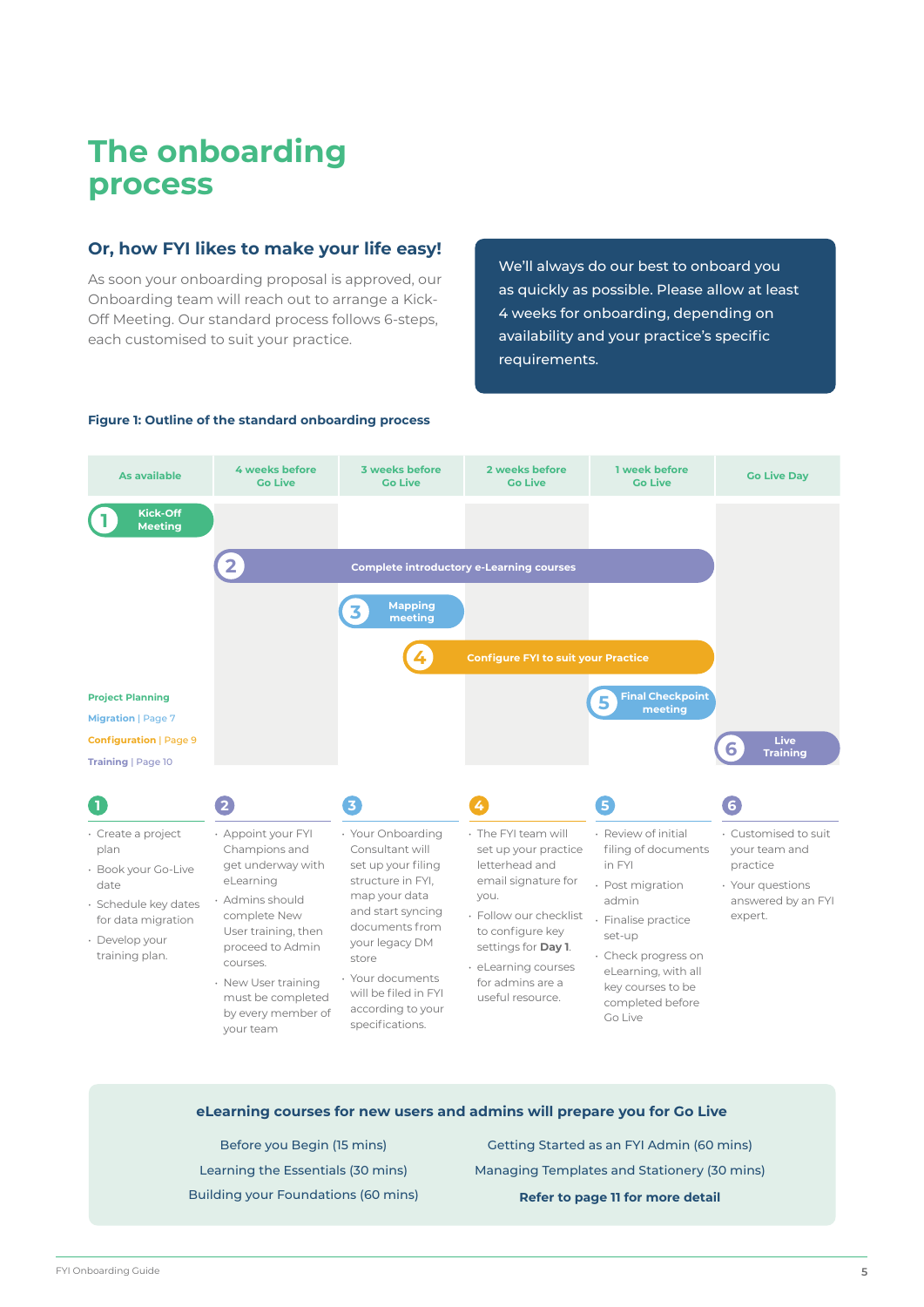# **Creating your project team**

We encourage you to nominate a **Project Leader** for your implementation of FYI, as well as one or more **FYI Champions**.

Your FYI champions will be responsible for:

- Developing an in-depth understanding of how FYI functions
- Assisting with the set up and configuration of FYI to suit your practice
- Assisting when you are ready to onboard the rest of your team
- Responding to minor queries and troubleshooting
- Driving internal acceptance of FYI across your practice

They should be technically competent, fast learners who are willing and able to make decisions on behalf of your practice and provide direction to the rest of your team.

| Enable Administrators and invite your team. |                                |              |                 |
|---------------------------------------------|--------------------------------|--------------|-----------------|
| Jo Hayne                                    | jo.hayne@thegrowth.partners    | Make Admin   | Send Invitation |
| The Growth Partners                         | admin@thegrowth.partners       | <b>Admin</b> | Send Invitation |
| Rob Jones                                   | rob.jones@thegrowth.partners   | Make Admin   | Send Invitation |
| Sarah Blake                                 | sarah.blake@thegrowth.partners | Make Admin   | Send Invitation |

Creating your project team

#### **Getting started as an FYI champion**

- **The FYI website is a great place to start.**  You can learn about key features, explore integrations, and book a demo for a tour of the platform. You'll find webinars to watch on demand, and stories from practices that are successfully using FYI to change the way they work. You can also explore our Automation Library for a selection of processes you could be implementing in your practice. **1**
- **Complete your FYI Learn courses before 2 Go Live.**

It takes less than 2 hours, to complete the courses for new users. Additional courses for admins will tell you everything you need to know to configure FYI and manage your templates and stationery. Refer to page 11 for details.

# **Subscribe to platform updates. 3**

Stay up to date with what's new in FYI. Simply opt-in via our Status page to receive updates by email, Microsoft Teams or Slack.

#### **Visit the Help Centre. 4**

This is where you will find articles, videos and other handy resources to help you learn how to use FYI.

#### **Join the FYI Community on Facebook. 5**

Keep up to date with new features and connect with other practices to ask questions and share ideas.



Visit www.status.fyidocs.com to opt-in to receive platform updates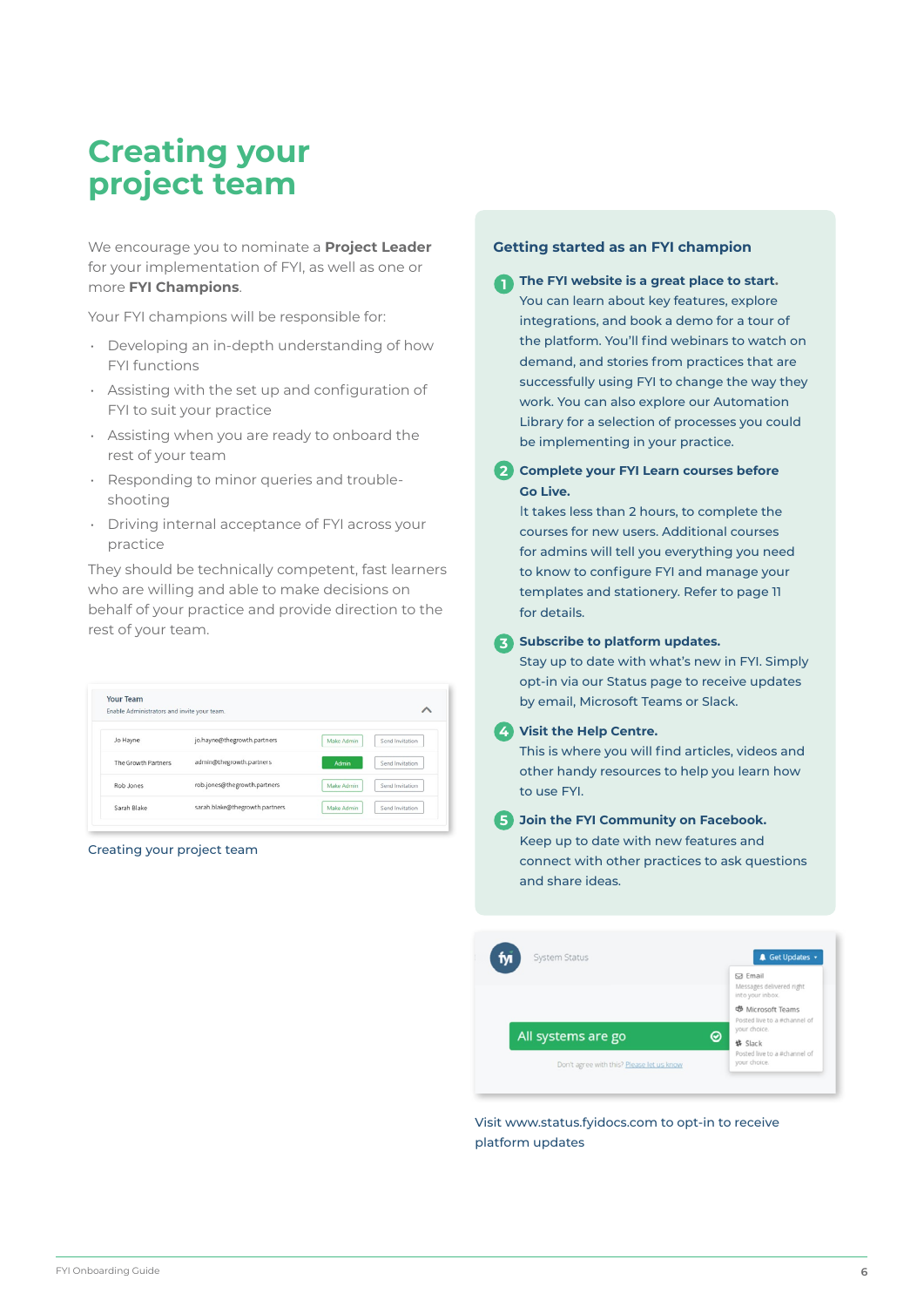# **Migrating your documents**

The successful migration of your historical documents to FYI is a fundamental part of onboarding. To determine the right approach, we'll consider your legacy system, filing structure and any specific requirements.

The table below shows the data we can extract and migrate across to FYI. The final result depends on the discipline of your existing folder structure. The FYI team will work with you to coordinate data migration with an agreed Go Live date. We aim to deliver a clean transition, with access to all your documents from day one.

# **We have successfully migrated data from:**

MYOB DM | SuiteFiles | SharePoint HowNow | HowNow X | Windows Explorer Nimbus | Virtual Cabinet | CCH | Handisoft GoogleDrive | DropBox | Box | OneDrive

|                      | <b>MYOB</b>                | <b>Virtual Cabinet</b>     | <b>iManage</b><br><b>HowNow</b> |                       | <b>Folder-Based</b><br><b>Systems</b> |  |
|----------------------|----------------------------|----------------------------|---------------------------------|-----------------------|---------------------------------------|--|
| <b>Client</b>        | $\boldsymbol{\heartsuit}$  | $\boldsymbol{\omega}$      | $\boldsymbol{\heartsuit}$       | $\bullet$             | $\boldsymbol{\Omega}$                 |  |
| Year                 | $\bullet$                  | $\bigcirc$                 | $\bigcirc$                      | $\bullet$             | $\bullet$                             |  |
| <b>Document Name</b> | $\bullet$                  | $\bm{\bm{\heartsuit}}$     | $\bullet$                       | $\bullet$             | $\bullet$                             |  |
| <b>Document Type</b> | $\bullet$                  | $\bullet$                  | $\boldsymbol{\nabla}$           | $\bullet$             | $\bullet$                             |  |
| <b>Date Created</b>  | $\bullet$                  | $\boldsymbol{\mathcal{Q}}$ | $\boldsymbol{\omega}$           | $\bullet$             | $\bullet$                             |  |
| <b>Date Modified</b> | $\bullet$                  | $\bullet$                  | $\bullet$                       | $\bullet$             | $\bullet$                             |  |
| <b>Group</b>         | $\boldsymbol{\Omega}$      | $\boldsymbol{\omega}$      | $\boldsymbol{\mathcal{S}}$      | $\bullet$             |                                       |  |
| <b>Cabinet</b>       | $\bullet$                  | $\bullet$                  | $\bullet$                       | $\bullet$             |                                       |  |
| <b>Work Type</b>     | $\bullet$                  | $\blacktriangledown$       | $\blacktriangledown$            | $\boldsymbol{\omega}$ |                                       |  |
| <b>Workflow</b>      | $\bullet$                  |                            |                                 |                       |                                       |  |
| <b>Thread</b>        | $\boldsymbol{\mathcal{S}}$ |                            |                                 |                       |                                       |  |

# **Data that can be migrated to FYI:**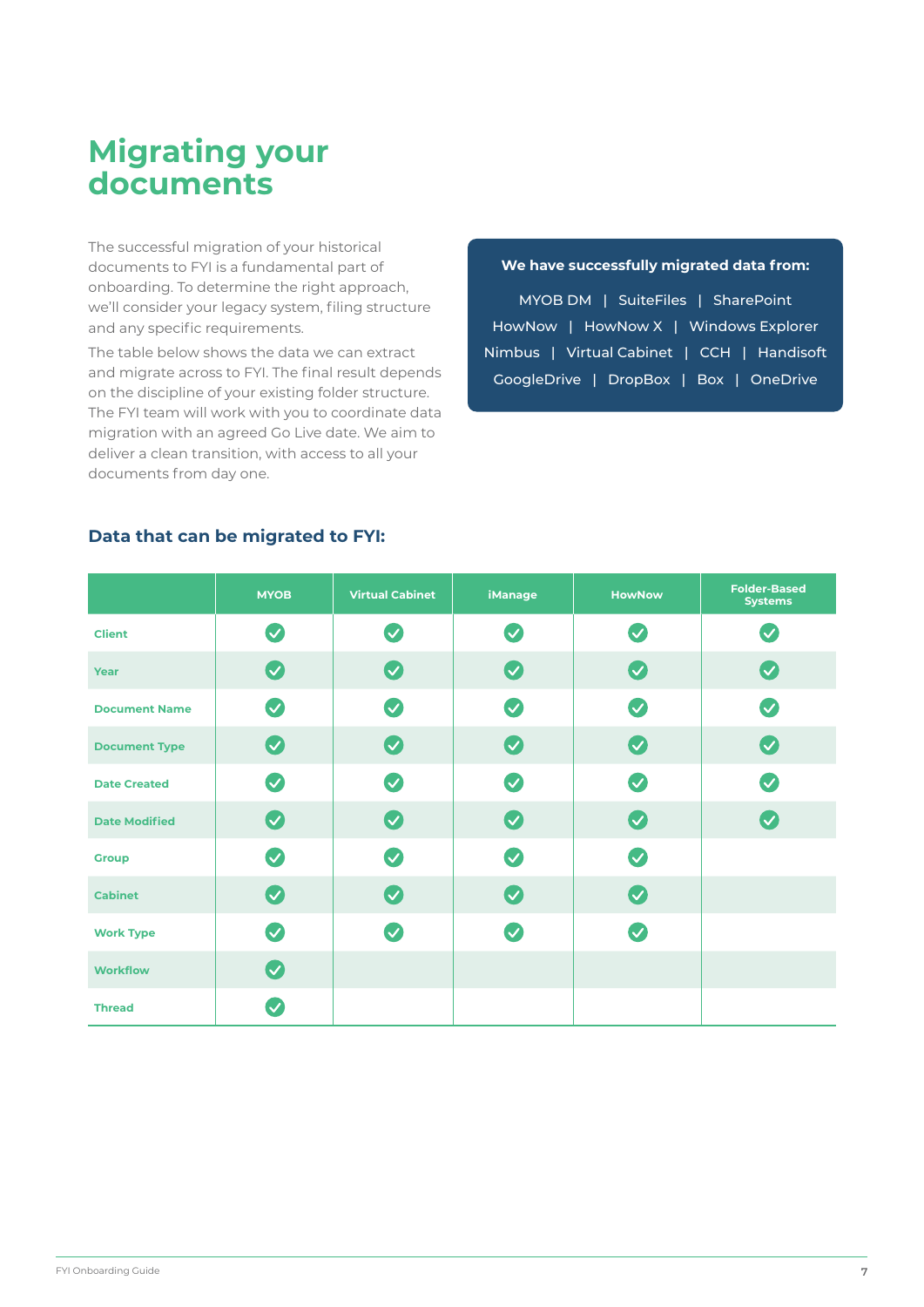# **The Migration Process Explained**

### **1** Setting up your Filing Structure

To begin, your Onboarding Consultant will help set up your filing structure in FYI. We can replicate your existing filing cabinets or advise on best-practice if you are open to change. You can migrate both client and non-client files, and we can provide a recommended filing structure for both.

# **2 Data Mapping**

This step involves the mapping of document folders from your historical source into FYI.

- We auto-match Clients (if they match a Client Code, Export Code or Client Name from your practice management software) and Years
- Documents are refiled in specific cabinets or filed to a generic 'pre-FYI' cabinet

### **3 Data Migration**

As soon as your filing structure and mapping instructions are agreed, we will show you how to initiate a live continuous sync of your data from your legacy DM store to FYI. Any newly created or edited documents will also sync.

- Your team will still have access to your existing DM system and can edit or create documents as usual.
- There is **no downtime** for your practice.
- Your documents will be imported into FYI and filed to your specified Cabinets.
- Cabinet and client security will be set prior to your documents syncing to FYI to ensure secure access is maintained.

A **Migration Cut-Off** date will be agreed upon as part of your onboarding plan. This is usually 5pm one business day before your Go Live date.

Documents created and edited after the agreed cut-off date will need to be saved locally and can easily be imported into FYI after your Go Live date.

# **4 Post Migration Admin**

Resolve any unmatched clients and identify archived clients to ensure your documents are stored in FYI correctly.



Starting your live sync 2 weeks before Go Live allows the FYI team to complete an initial refile of your documents. After a review with your project team, a final refile will also be completed for you.

**Always Secure.** All FYI data is stored in Amazon AWS data centres. Your documents will sit in a store that is unique to your practice, with the highest levels of encryption available.

**Ready for Go Live.** Your onboarding plan is designed to ensure your document migration is completed in time for your Go Live day. With every relevant historical document filed in FYI, your team can hit the ground running.

**"** Transferring our files onto the FYI platform was easy, and we have been pleased with the easy access to records and use of templates for standard letter and email generation. **"**

BILL MANCER, DIRECTOR, RISE ACCOUNTANTS LIMITED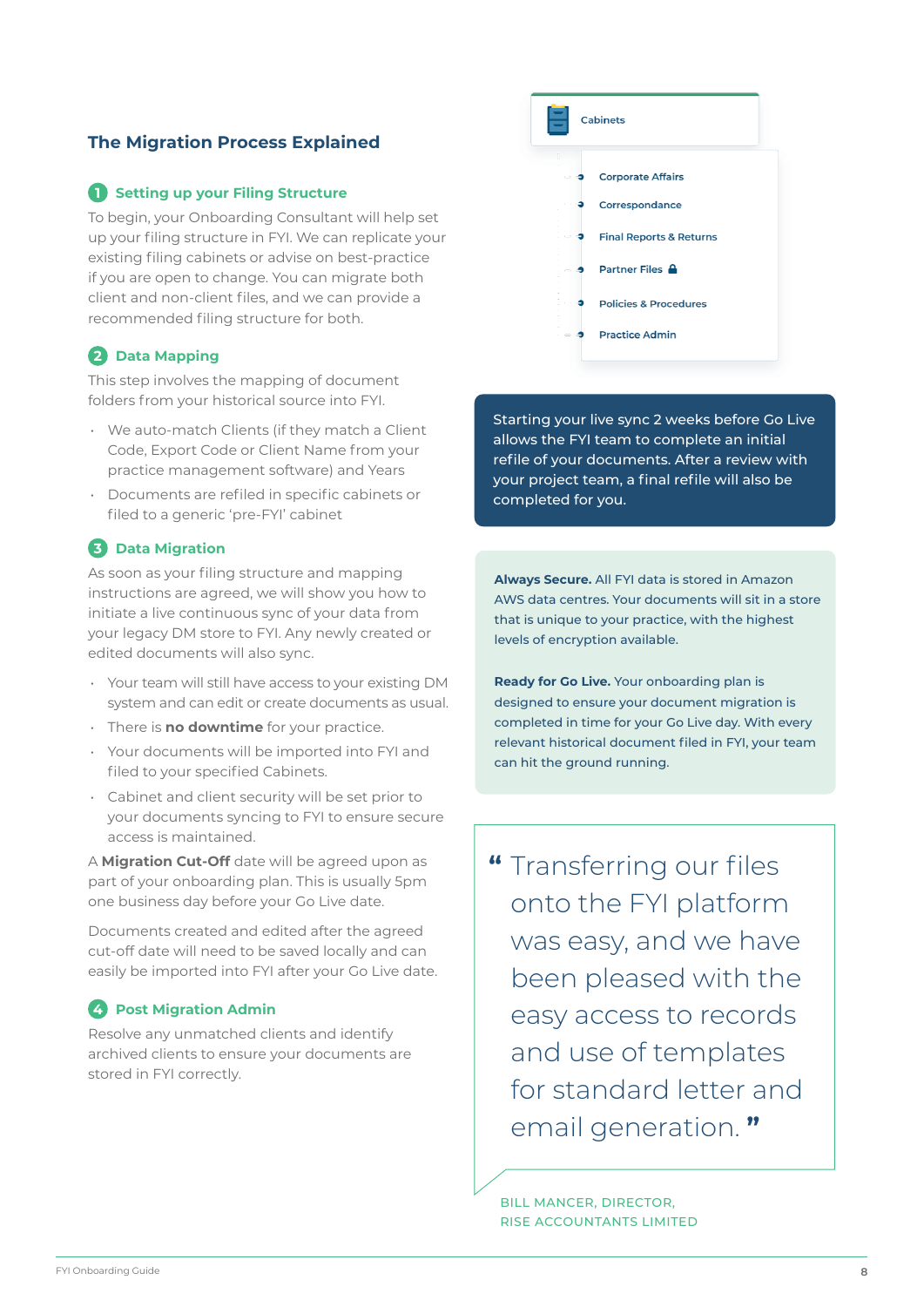# **Configuring FYI to suit your practice FYI is pre-loaded with 'best practice'**

Below is a helpful summary of tasks involved in the set up and configuration of FYI. Simply follow our checklist to configure the features you'd like to use from Day 1.

Detailed instructions for each item on your checklist will be provided in your Kick-Off meeting. Start by completing your **eLearning courses for FYI Admins**, and you'll have all the information you need to be set up for success. Refer to page 11 for details.

# **configurations to help you get started. These include:**

- Defaults for Filing Cabinets and Categories
- Default User Groups
- Default Practice Settings
- Sample Stationery and Email Signature
- Sample Templates
- Sample Process Automations

| <b>Before you</b><br><b>Begin</b>                                     | Start your 30-day Free Trial<br>Install the FYI Add-ins for Office and Outlook<br>Install the FYI Desktop App<br>O Optimise each user's computer for use with FYI                                                                                                                                                                                                                      | Active Users will automatically sync from your<br>Practice Management software.                                                                                                                                                                                                                                                                                             |
|-----------------------------------------------------------------------|----------------------------------------------------------------------------------------------------------------------------------------------------------------------------------------------------------------------------------------------------------------------------------------------------------------------------------------------------------------------------------------|-----------------------------------------------------------------------------------------------------------------------------------------------------------------------------------------------------------------------------------------------------------------------------------------------------------------------------------------------------------------------------|
| $\mathbf{2}$<br><b>Initial</b><br><b>Setup</b>                        | Prepare for your Mapping Meeting<br>Setup User Groups and assign admin rights to your<br><b>FYI Admins</b><br>◆ Provide a list of clients to be secured in FYI with<br>limited user access permissions<br>Check your Practice Admin Settings<br>Check your Email AutoFile Settings and Defaults                                                                                        | To prepare for your Mapping Meeting,<br>simply familiarise yourself with FYI's default<br>configurations for Cabinets and Categories.<br>This is covered in the Learn Course: Getting<br>Started as an FYI Admin                                                                                                                                                            |
| 3<br><b>Templates and</b><br><b>Stationery</b>                        | Create an Email in FYI to test your Email Signature<br>Create a Letter in FYI to test your Practice Letterhead<br>Create some email and document templates                                                                                                                                                                                                                             | The FYI team will set up your practice<br>letterhead and email signature in FYI, ready<br>for your approval                                                                                                                                                                                                                                                                 |
| 4<br><b>Configure</b><br><b>FYI to</b><br>suit your<br>practice       | O Update your default views so you can search for<br>documents in ways that suit your practice<br>Check the setup of your Jobs Board and the way you'd<br>like your Job States to display<br>Setup user authorisation levels for Workflow approvals<br>Setup and configure Collaborate so you can share<br>documents securely with your clients.<br>Connect FYI to your favourite apps |                                                                                                                                                                                                                                                                                                                                                                             |
| B<br><b>Activate and</b><br>configure<br>sample<br><b>automations</b> | Check out our Automation Library for a range of processes<br>that you can automate.<br>Some automations come shipped with FYI and others are<br>available for import. Simply customise to suit your practice,<br>test, and activate.                                                                                                                                                   | <b>Popular automations to explore:</b><br>• Document Import and AutoFile<br>e.g. Automatic Import of ASIC Statements<br>• Client Management e.g. Onboarding a<br><b>New Client</b><br>• Compliance e.g. Establishing a New Entity<br>• Email Marketing e.g. Send a Bulk Email to all<br><b>Clients</b><br>· Summary Notifications e.g. Client Signed<br><b>Notification</b> |

# **Preparing to Go Live Checklist:**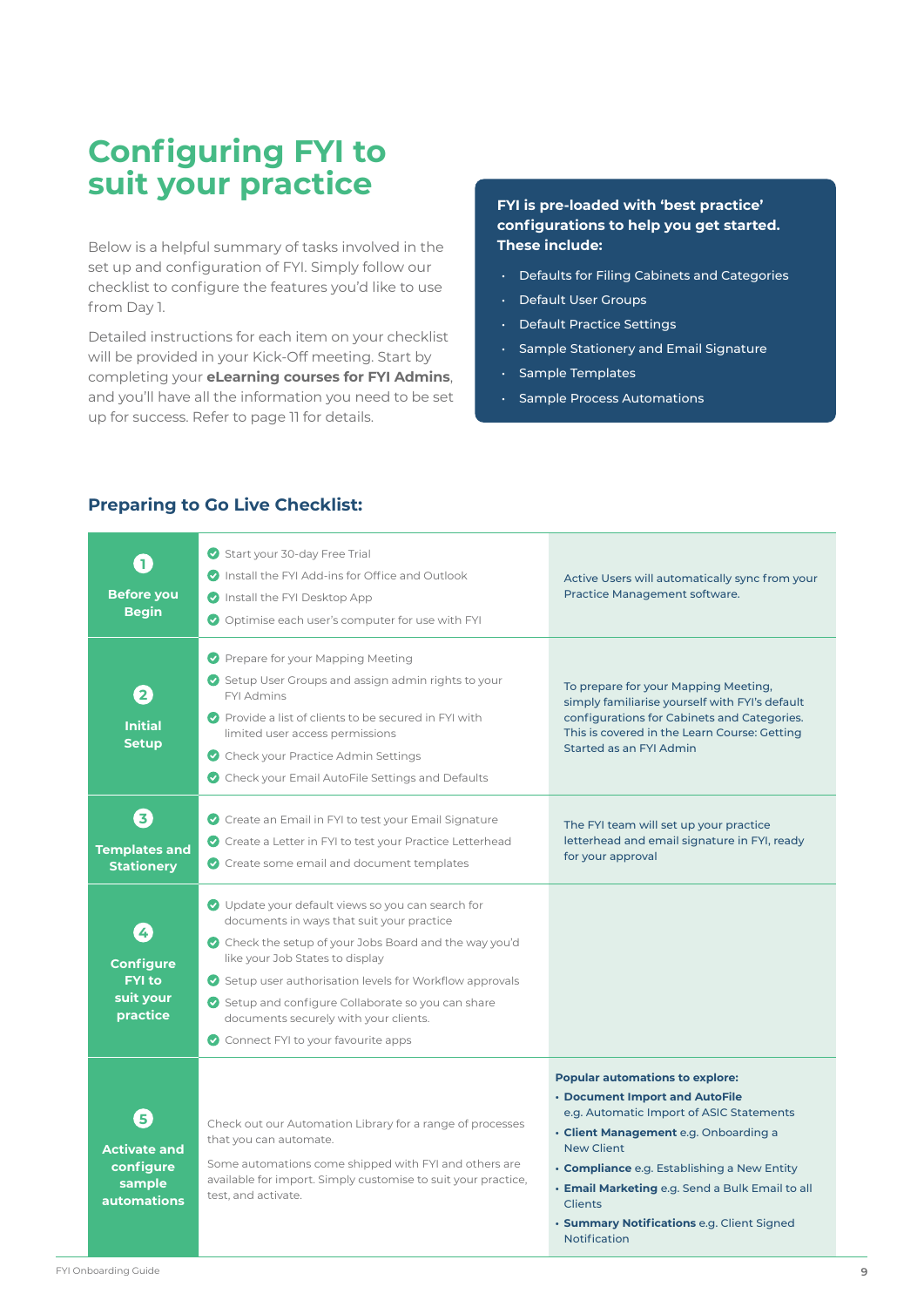# **Training your team**

Get your team up to speed with a combination of eLearning and live training.

# **Learn at your own pace**

Our comprehensive eLearning program, **Learn**, is delivered in-app and available to every FYI user at no extra cost. With courses regularly updated as features evolve, this a valuable learning resource for new starters, or as a refresher for your team. Put yourself to the test with interactive exercises designed to get you using FYI like a pro.

- Minimal time and effort required
- Progress at your own pace
- Keep track of each completed course

# **Personalised Live Training**

A live group training session will be scheduled to coincide with your Go Live Day and customised to suit your team and practice. This allows our specialists to provide guidance on how to use FYI for your unique work processes and procedures, and to answer any questions you may have.



**Building your Foundations** 



**Learning the Essentials** 



**Getting Started as an FYI Admin** 

Put yourself to the test with interactive exercises to be completed in-app. Take knowledge from Learn and put it to action, so that each new user is ready for Go Live!

**"** This has been the easiest transition that I have ever experienced in moving systems. You have done a great job in getting us prepared. Our staff are now using FYI and really love it. **"**

JOS PEMBERTON, ADMINISTRATOR, AVID BUSINESS AGENCY (NZ)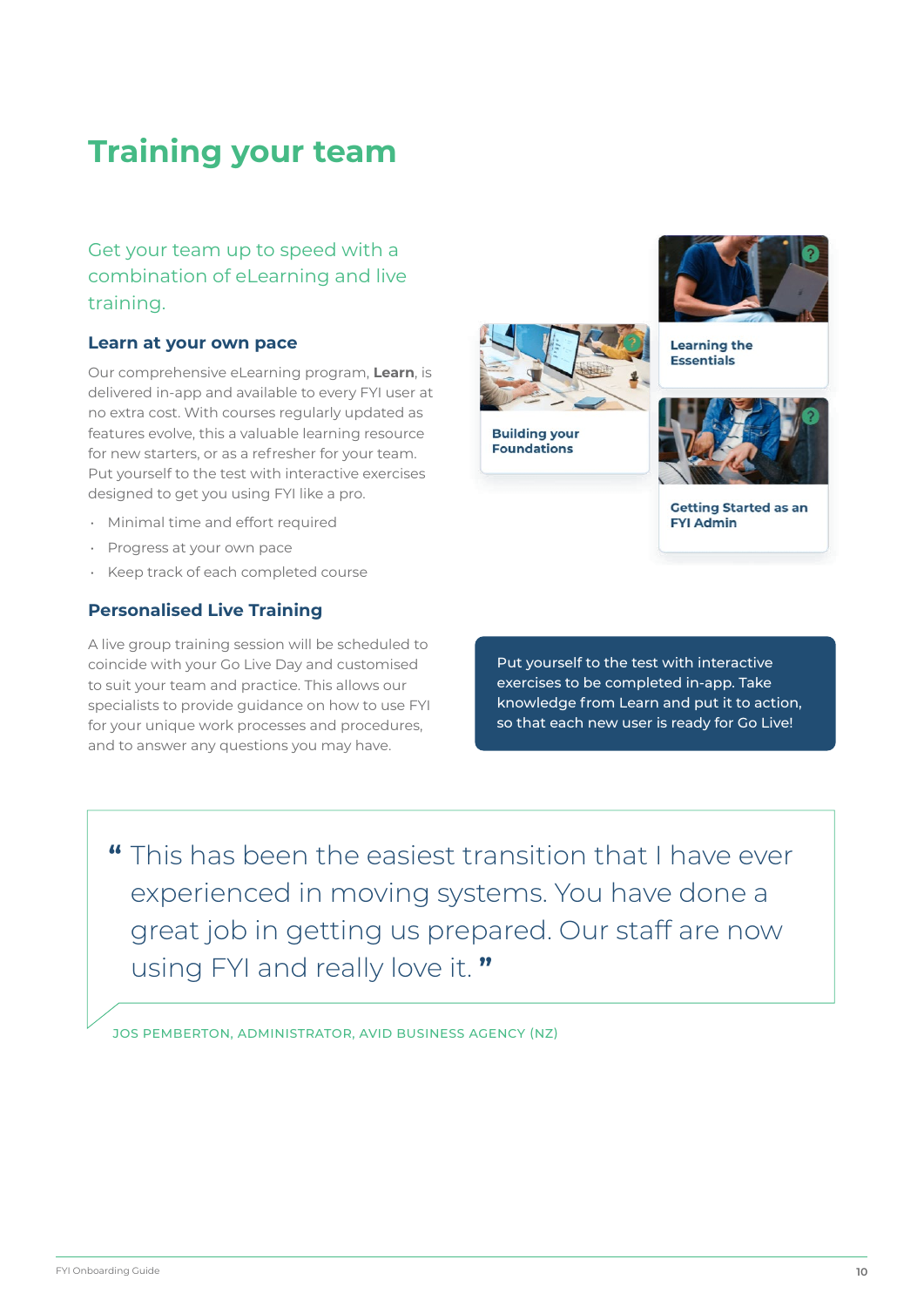ELearning courses for new users and admins will help your team get started and learn how to use FYI like a pro.

| <b>Learn for</b><br>new users                                       | <b>Before you Begin</b><br>Allow 15 mins                                                                            | · Start your 30-day Free Trial<br>. Install the FYI Add-ins for Office and Outlook<br>· Install the FYI Desktop App<br>Optimise each user's computer for use with FYI                 |  |  |
|---------------------------------------------------------------------|---------------------------------------------------------------------------------------------------------------------|---------------------------------------------------------------------------------------------------------------------------------------------------------------------------------------|--|--|
| In less than two<br>hours, every<br>new FYI user<br>can be ready to | <b>Learning the Essentials</b><br>Allow 30 mins                                                                     | · Navigating FYI<br>· Navigating the Client Workspace<br>· Filing your documents<br>. Using the + button to create emails, documents,<br>tasks and more                               |  |  |
| hit the ground<br>running when<br>you Go Live.                      | <b>Building your Foundations</b><br>Allow 60 mins                                                                   | · Locating documents<br>• Uploading and importing documents to FYI<br>· Creating and editing documents in FYI<br>· Filing emails<br>· My Settings                                     |  |  |
| <b>Learn for</b><br>new admins<br><b>Everything you</b>             | <b>Getting Started as</b><br>an FYI Admin<br>Allow 60 mins<br>(Complete in preparation for<br>your mapping meeting) | · Setting up your Cabinets and Categories<br>· Completing your initial setup<br>· Applying your filing defaults<br>· Managing your Practice Settings<br>· Checking Practice Templates |  |  |
| need to know<br>to configure<br>FYI to suit your<br>practice.       | <b>Managing Templates</b><br>and Stationery<br>Allow 30 mins                                                        | · Getting Started with Templates and Stationery<br>· Managing your Email Signatures<br>· Managing your Stationery<br>· Managing your Templates                                        |  |  |

| Learn Dashboard         | $\blacksquare$<br>Search users   |             | জ<br>×  |        |               |                             |               |
|-------------------------|----------------------------------|-------------|---------|--------|---------------|-----------------------------|---------------|
| Name                    | All                              |             | Role    | Active | Before you Be | <sup>®</sup> Learning the E | Building your |
| <b>Dave Darrant</b>     |                                  | artners     |         | Yes    | In Progress   | Not started                 | Not started   |
| <b>Harry Spins</b>      | Admins                           | <b>hers</b> | Auditor | Yes    | Not started   | Not started                 | Not started   |
| Juhi Chawla             | <b>Users</b>                     | tners       |         | Yes    | Completed     | Completed                   | In Progress   |
| <b>KIm Doyle</b>        | kIm.doyle@thegrowth.partners     |             |         | Yes    | Completed     | In Progress                 | Not started   |
| <b>Liz Hurst</b>        | liz.hurst@thegrowth.partners     |             | Partner | Yes    | Completed     | Completed                   | Completed     |
| <b>Michael Drummond</b> | michael.drummond@thegrowth.partn |             | Partner | Yes    | Completed     | Completed                   | Completed     |

Dedicated in-app Learn Dashboards allow you to easily track course completion at an individual user level.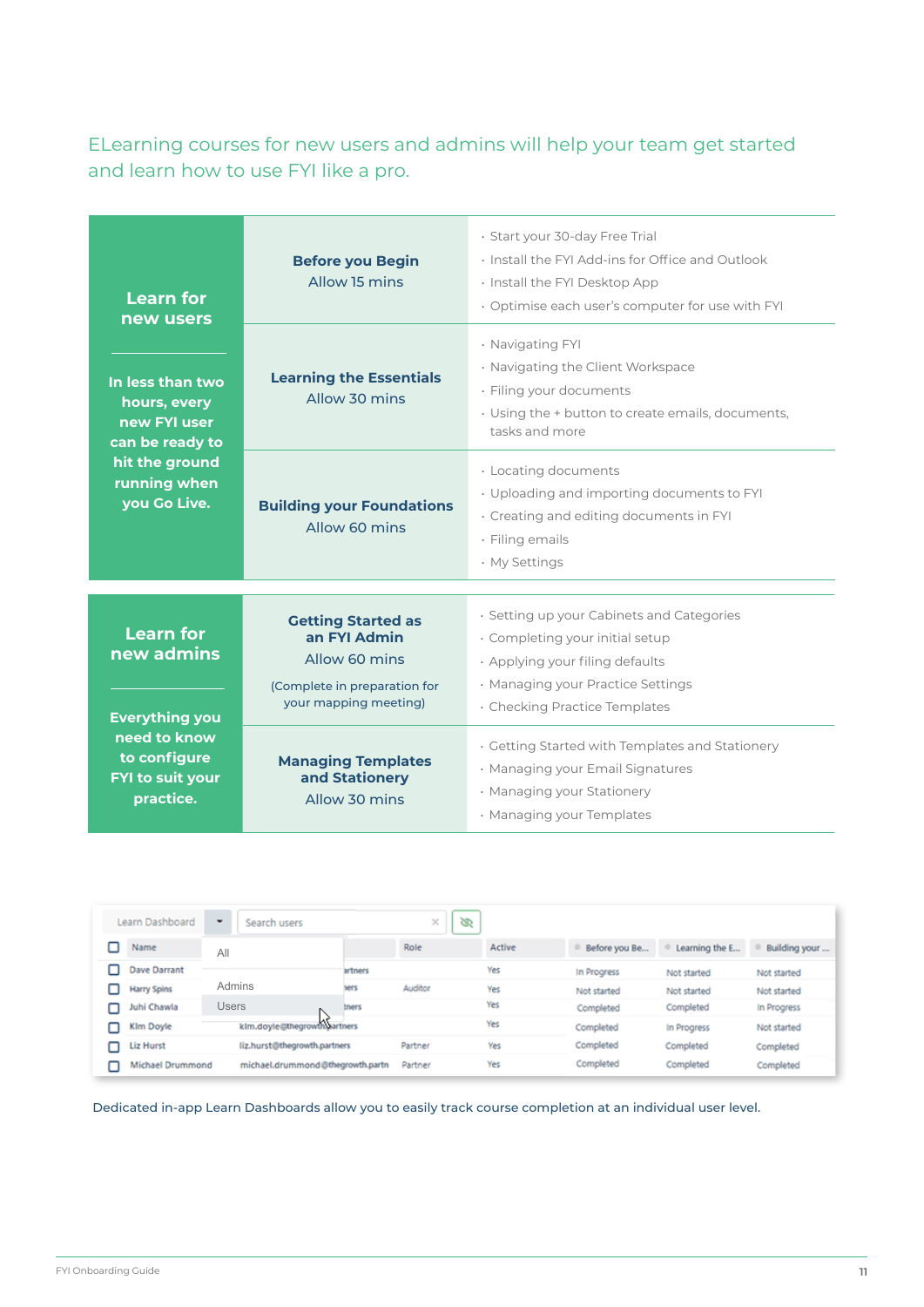# **Help when you need it**

# The FYI team is geared up to support thousands of FYI users, and action all requests promptly.

# **Technical support is always at hand**

Support is included in your monthly subscription at no extra cost. Our technical support team is available during business hours to answer your queries. For more complicated issues, we'll initiate an outbound call. If you need help, you can submit a request in-app, via the Help Centre, or simply send an email to support@fyidocs.com.



# **M** Help Centre

**Getting Started** Start a free trial, navigate FYL learn the essentials

Onboarding Follow our process to configure FYI, migrate your documents<br>and onboard your team.

**Learning Resources** Access our growing library of video tutorials, training webinars and masterclass

**With support and development teams working closely together, issues are resolved quickly and prevented from re-occurring.**

**15 or less**

**open queries, on average at any point in time**

**2hrs or less**

**guaranteed response time**

### **Help yourself, anytime**

Visit the FYI **Help Centre** to access our growing library of help articles, release notes, video tutorials and other resources that will help you use FYI to its full potential. Find everything you need to know about using FYI as a new user, new admin, or seasoned FYI pro.

### **FYI User Community**

Join the FYI User Community on Facebook to keep up to date with new features and best practices, share tips and get ideas to ensure your practice is getting the most out of FYI. Ask a question and hear what other FYI users from across Australia, New Zealand and the UK have to say.

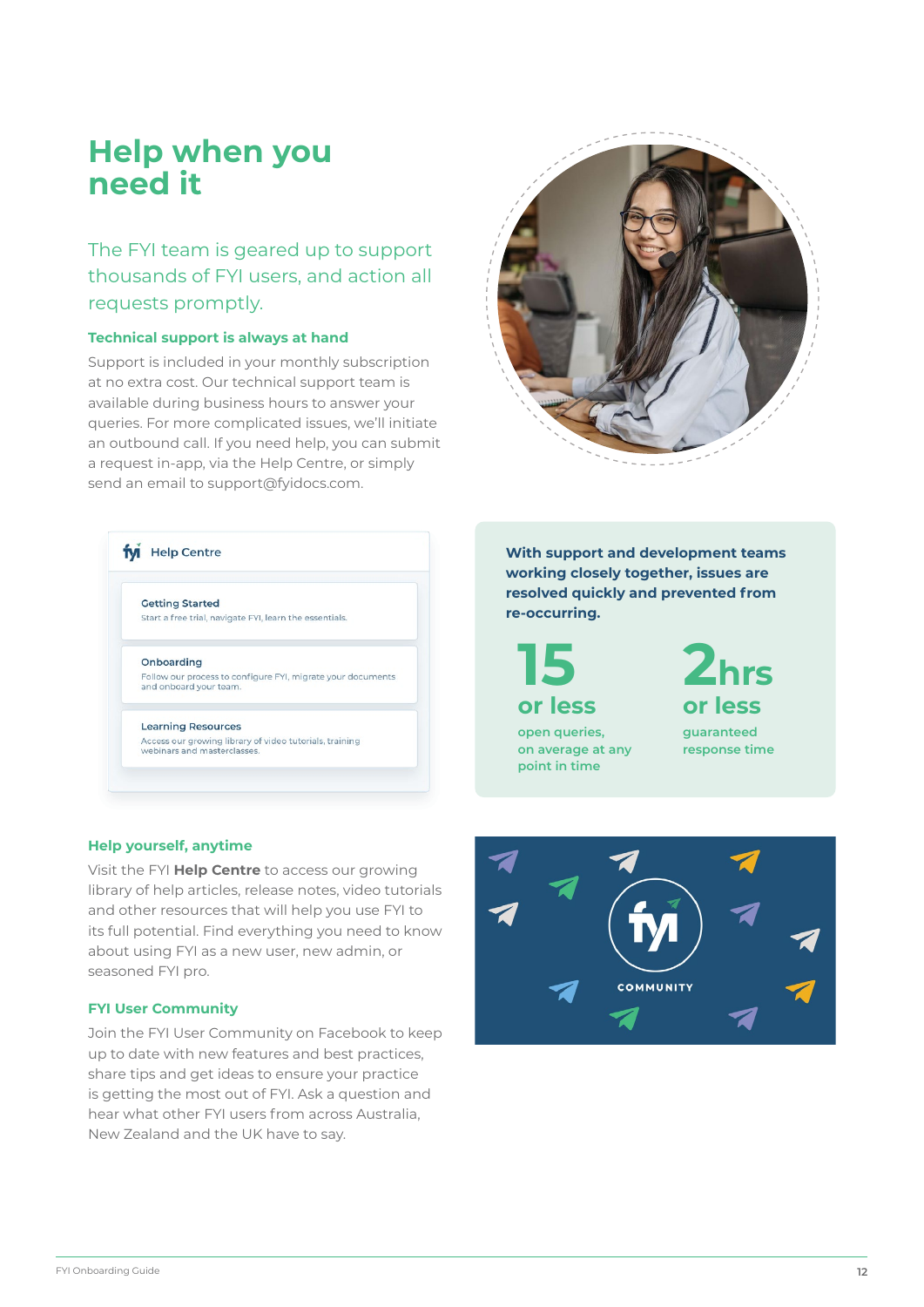# **Your questions answered**

# **Getting Started**

### **Are there any pre-requisites for using FYI?**

Yes, there are two pre-requisites for using FYI in your practice.

Firstly, FYI is deeply integrated with **Microsoft 365** to deliver email and document automation. Microsoft 365 **Business Standard** is the minimum license required to be able to edit documents from FYI using the desktop versions of Office or Outlook. We cannot guarantee optimal performance if you are using volume licensed Office products.

Secondly, integration with your practice management software allows you to sync your practice data with FYI and avoid having to maintain data in multiple locations. Connect with **Xero Practice Manager to sync your clients, client** groups, team, jobs, and timesheets. You can set up FYI using **Xero Tax** – but in this instance, FYI will only sync your Clients. Alternatively, you can connect **GreatSoft**, **MYOB AE** or **Reckon APS** to FYI.

# **Do I need to prepare my data before syncing with my practice management software?**

With client and contact data syncing from your practice management software, it is useful to ensure the following information is up to date at its source.

- Client and contact email address
- Postal and physical address
- Clients assigned to Groups
- Salutation and Addressee added to Contacts fields (in Xero Practice Manager only)
- ACN's entered for companies (AU only)

# **What can I do in FYI during the 30-day Free Trial?**

The entire feature set of the FYI pro plan is available to explore during your free trial. You can start by creating sample letters, importing and filing emails, delegating tasks and most importantly, activating automations. This is where your stepchange in practice efficiency and client service really kicks in.

#### **What happens when the trial period ends?**

If you choose to subscribe to FYI at the end of your trial, all the emails, documents, settings and integrations you've added remain available when you Go Live. If you choose not to subscribe, simply download your documents, and your entire account and data will be permanently deleted.

# **QUICK TIP**

Make sure you have installed the FYI Add-ins for Office and Outlook and optimised your computer for use with FYI.

# **Explore FYI's complete feature-set in a 30-Day Free Trial**

- No obligation
- No need to migrate all your docs first
- Operational in minutes
- **"** The system we used to have just didn't have the same level of integration that Xero and FYI…could provide to us. **"**

SAM HORSMAN BUSINESS PRINCIPAL AND PARTNER, PJS FINANCIAL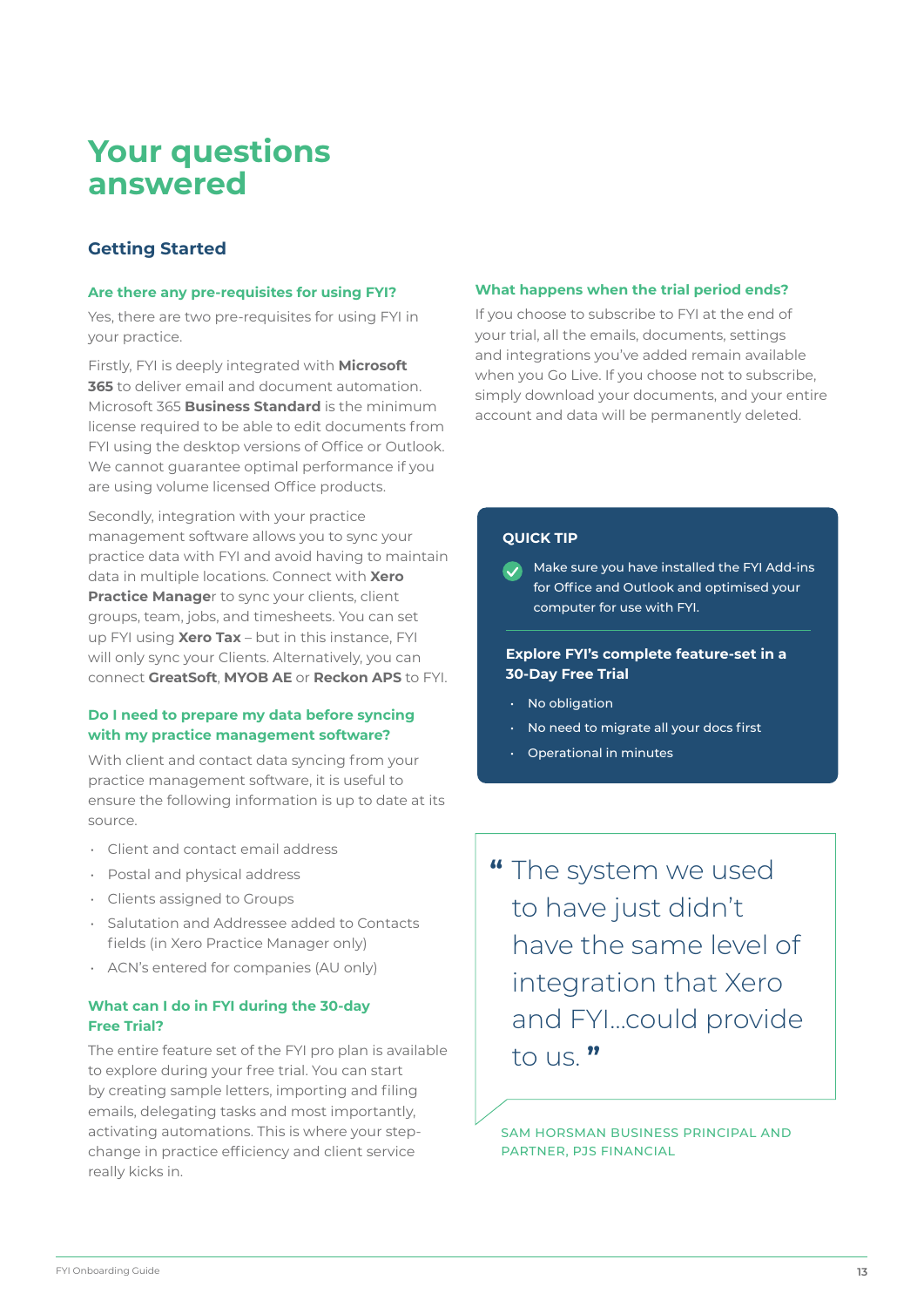# **Onboarding**

# **Is there a cost associated with the FYI onboarding process?**

Yes – the FYI Team will develop an **assisted onboarding** plan to make sure you transition smoothly and hit the ground running. Our onboarding specialists will guide you through the migration of your historical documents, set up and configuration of FYI, and then host a live group training session customised to your team and practice. Pricing for our assisted onboarding services varies depending on the size of your firm and the complexity of your data migration and project management needs.

# **Do I have to commit to a long-term contract?**

Nope! There are no long-term contracts required with FYL Your account is a month-to-month commitment

# **How do I know which plan is right for my practice?**

Our **Starter** plan provides instant results with a more efficient way to manage emails. Upgrade to **Intermediate** to access FYI's unique blend of document management and CRM. Advance to **Pro** to access all features, including advanced automations. You can upgrade your account any time you like. Over time, almost all practices end up on our top plan due to the efficiencies it brings.

# **Do we need a consultant to assist us with implementation and training?**

If you would prefer to work with a consultant for implementation and training, we have a range of independent experts to choose from.



**"** FYI has been a huge boon for our practice given the challenges around COVID. We are comfortably able to send the majority of our staff to work from home thanks to your great software. **"**

ALISTAIR SCANLON, PARTNER – SCANLON RICHARDSON ACCOUNTING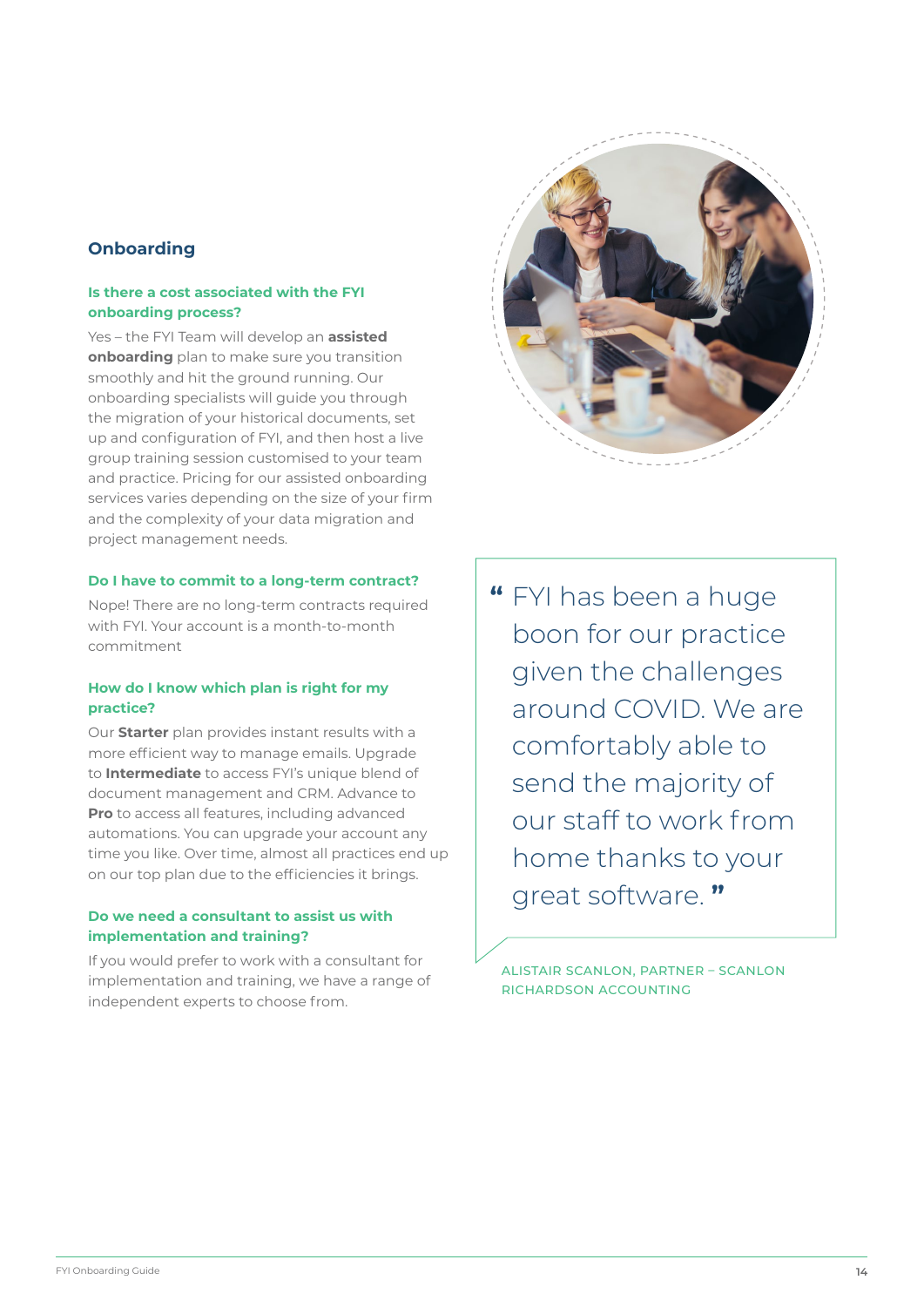# **Data Migration**

#### **How complex is the data migration process?**

It's easier than you might think. We have built-forpurpose tools and have onboarded hundreds of practices to FYI from a variety of legacy systems. When it comes to document filing structures, we've seen pretty much everything.

# **How long does it take to migrate my documents?**

This depends on data volume and internet connection and could take anywhere from a few hours to a few days. The assisted onboarding process can take as little as 4 weeks, depending on availability and the amount of preparation required.

# **What data is migrated along with my documents?**

In most instances, we can extract data such as document name, type, date created and date modified, and migrate it across to FYI. Depending on your legacy system, we may also be able to migrate the client, group, cabinet, year, work type and more for each document.

### **Can I maintain my existing folder structures?**

FYI takes a database approach to data storage and is not folder-based. However, we can replicate your existing filing structures to reduce the impact of change experienced by your staff.

#### **Do I need to prepare my data beforehand?**

It is helpful to have all client folders at one level of the folder hierarchy before migrating to FYI. However, it is easy to cleanse your data after migration using FYI's refiling tools.

# **Can I maintain my existing MYOB cabinet and category structures?**

Yes. We can sync both the MYOB documents and the MYOB database.

# **How do you match our client folders to clients in XPM? What if they don't align?**

We match client folders to XPM through a name, client code, export code or XPM ID. If we are unable to find a match, we will create an 'unmatched client'. You can then match these clients to XPM using our 'Resolve Clients' function. This makes it easy to correct slight misspellings across hundreds of client folders.

# **What happens to archived client data on migration?**

If the client is archived or not in XPM, we will create an unmatched client for these documents. This unmatched client is not linked to a client in XPM but will always be accessible in FYI from the archived clients' section.

# **Who owns our data? And what happens if we decide to cancel our subscription?**

Your practice always owns your data. If you want to leave at any time, anyone with the role of administrator can export your documents in a logical folder hierarchy representing critical metadata.